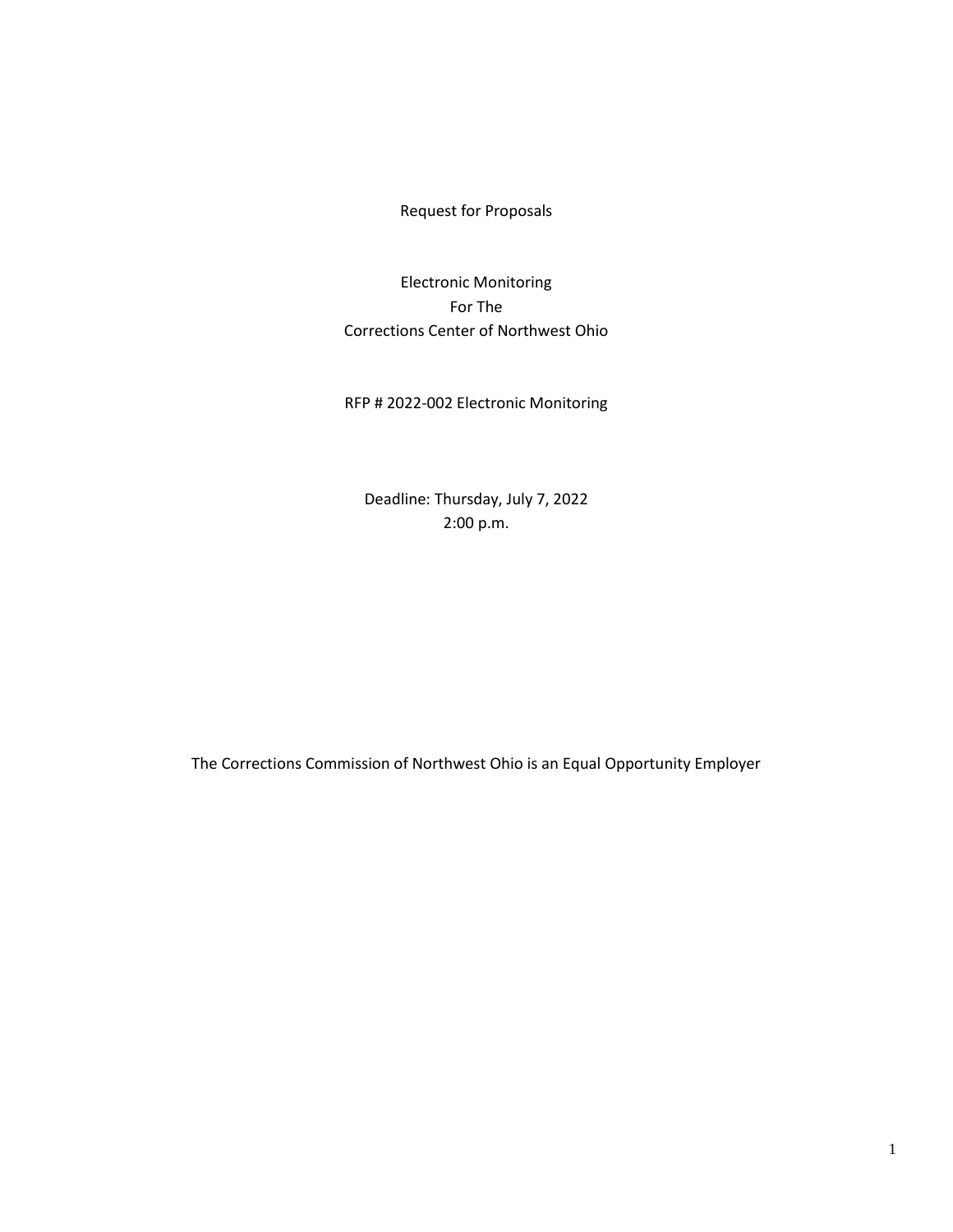# RFP # 2022-002 – Electronic Monitoring

### Table of Contents

| Legal Notice (Newspaper)  | -3    |
|---------------------------|-------|
| <b>Bid Specifications</b> | -4    |
| <b>General Conditions</b> | $-12$ |
| Attachment A              | -13   |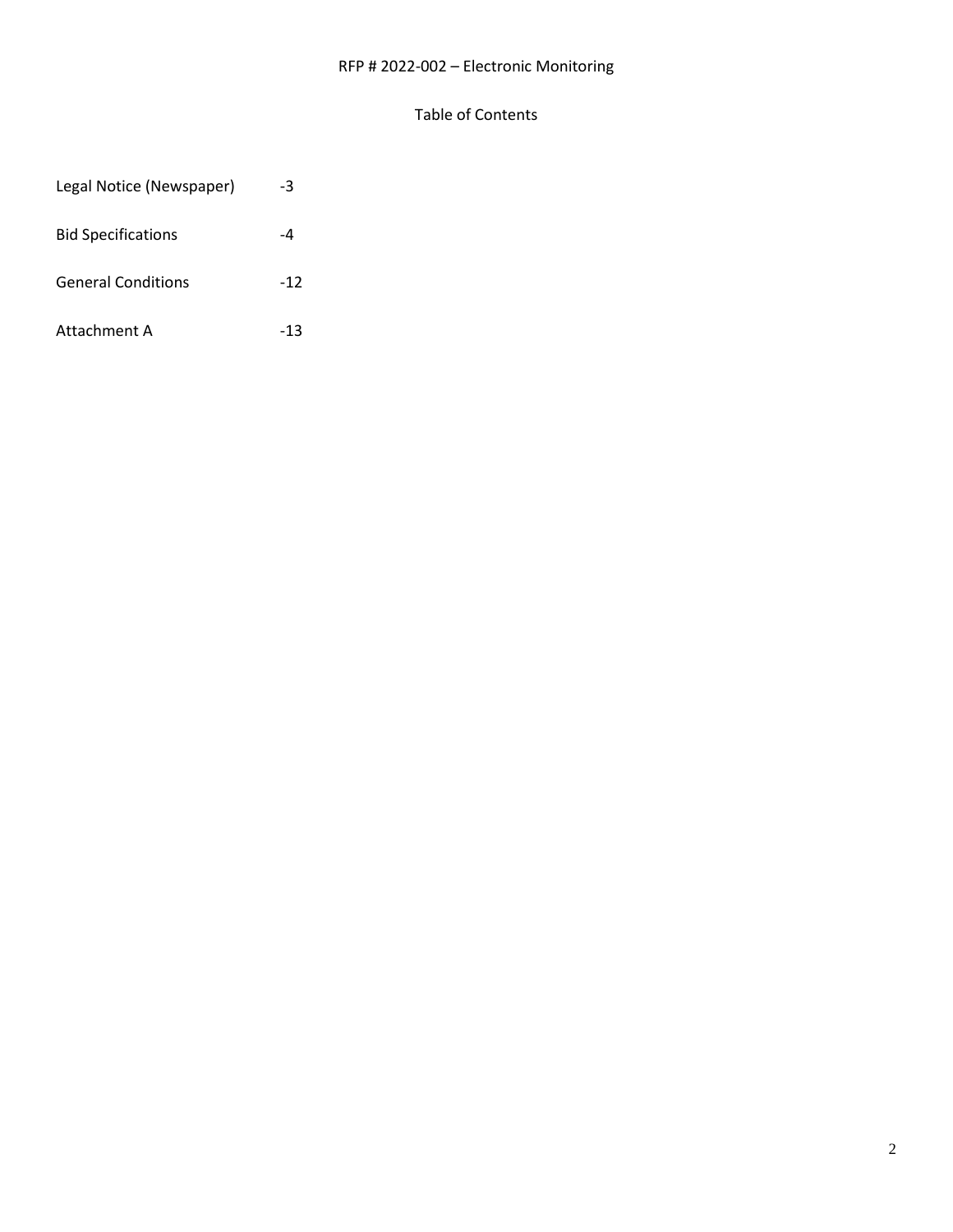### **LEGAL NOTICE**

#### **REQUEST FOR PROPOSAL**

Sealed proposals will be received by the Corrections Commission of Northwest Ohio (CCNO) facility located at 03151 County Road 2425, Stryker, OH 43557, until 2:00 p.m. on Thursday, July 7, 2022 and opened immediately thereafter for the following:

# **RFP # 2022 - 002 Electronic Monitoring**

The specifications, general conditions and terms of the proposed contract are on file for review during normal business hours and may be obtained from the Corrections Center of NW Ohio at 03151 County Road 2425, Stryker, OH 43557. The specifications, general conditions and terms of the proposed contract may also be obtained from the Corrections Center of NW Ohio website a[t www.ccnoregionaljail.org/Bid\\_Projects.htm.](http://www.ccnoregionaljail.org/Bid_Projects.htm)

Proposals shall be submitted to the attention of the Fiscal Manager through the above stated date and time. Proposals shall be secured in a sealed envelope with the following clearly marked on the outside of the envelope:

# **RFP # 2022 - 002 Electronic Monitoring**

Corrections Center of NW Ohio

Questions regarding these specifications shall be submitted in writing and directed to Kelsey Goebel at Kelsey.goebel@noris.org.

PUBLISHED:

| BRYAN TIMES : | Saturday, June 11, 2022 |  |
|---------------|-------------------------|--|
|               | Saturday, June 18, 2022 |  |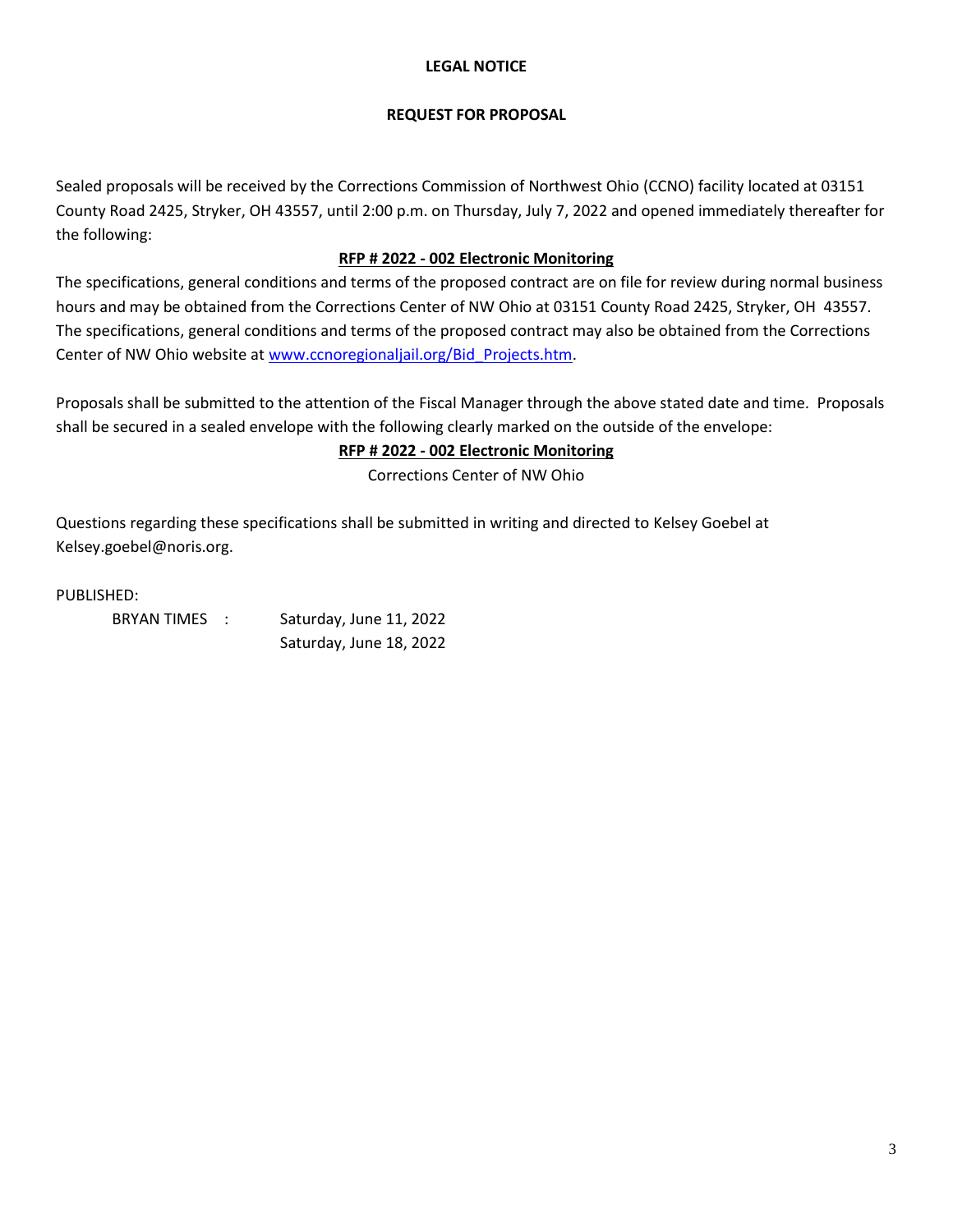#### BID SPECIFICATIONS

#### 1. STATEMENT OF INTENT

- a. It is the intent of the Corrections Commission of Northwest Ohio (CCNO) to solicit this Request for Proposals (RFP) to provide rental electronic monitoring equipment and the option to purchase electronic monitoring units. These must include cellular one-piece GPS units, cellular continuous alcohol monitoring (CAM) units and remote breath alcohol monitoring (BAM) (portable breathalyzer) units. Vendor needs to provide prices for renting of equipment including any type of fees associated to so (i.e. rental fee, monitoring service fees etc.). The RFP must include prices for CCNO to purchase the above listed units including any type of fees associated to do so (i.e. monitoring service fees, warranty/maintenance agreement costs for purchased equipment). This will be a 24/7/365 operation.
- b. The Corrections Center is a full-service adult detention facility. The facility is operated by the Corrections Commission of Northwest Ohio, a multi-jurisdictional commission serving the jurisdictions of Defiance, Fulton, Henry, Lucas and Williams Counties. The CCNO is located at 03151 County Road 24.25 Stryker, OH 43557.

### 2. PROJECT SPECIFICATIONS

- a. Vendor will provide the costs to purchase and rent the equipment listed below:
	- i. 45 One Piece GPS Units (Cellular)
	- ii. 20 CAM Transmitters with Home-Bases (Cellular)
	- iii. 12 Remote BAM Monitoring Units
- b. Vendor will provide trade allowance or financial equivalent that would be provided to CCNO for the trade in of their current electronic monitoring owned units. The equipment is listed below:
	- i. 45 ET1 One Piece GPS Units & Beacons (Cellular)
	- ii. 45 TAD CAM Transmitters with Home-Bases (Cellular)
	- iii. 20 SL2 Remote BAM Units
	- iv. 119 Home-Guard 200 Radio Frequency (RF) Transmitters with Home-Bases (Landline)
- c. The vendor will provide equipment that is the latest design and model unless specifically requested otherwise by CCNO. All equipment will be identified by brand and model numbers in the proposal.
- d. Vendor will be willing to provide spare rental inventory allotments (to be kept at CCNO) of One-piece cellular GPS Units, CAM Units and Remote BAM Units to CCNO on a per unit basis (not a percentage basis). State in the RFP how many units the vendor would be willing to provide on an on-going basis at no cost while inactive.
- e. The vendor must provide an adequate supply of necessary tools, straps, and other accessories for attaching and removing the inmates' devices. The vendor must identify what supplies will be provided at no cost and what supplies will be charged.
- f. The vendor will provide a system that CCNO staff can return equipment as needed. Freight charges to and from Vendor's facility for equipment eligible for return hereunder shall be paid by Vendor when pre-authorized.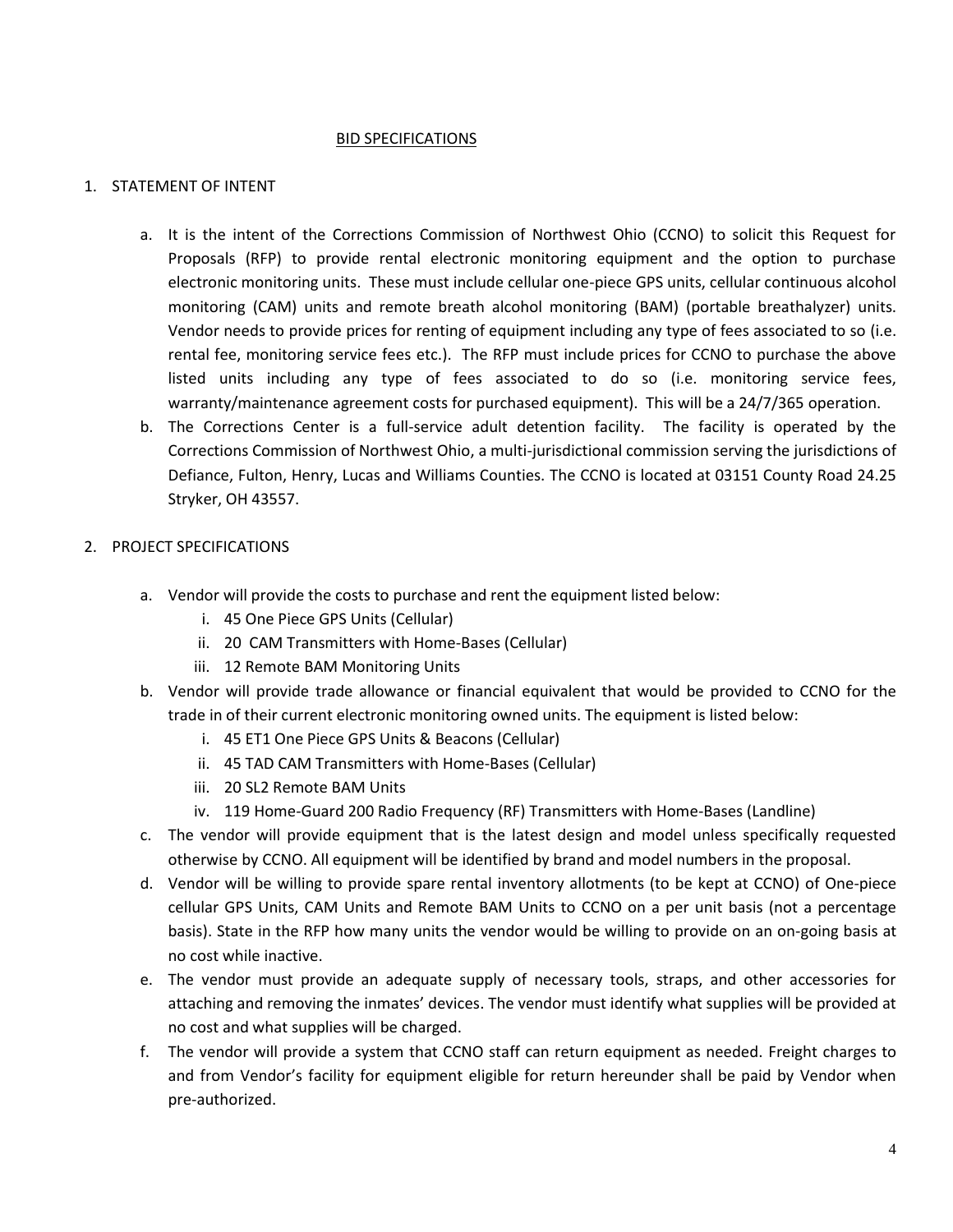### 3. EQUIPMENT SPECIFICATIONS

- a. One-Piece GPS Monitoring
	- i. GPS tracking system that complies with the Federal Communications Commission (FCC), meets market safety standards, and presents no safety hazards to CCNO staff or inmates.
	- ii. The Tracking device will:
		- 1. Have a minimum of 24 hour battery life with a 2-hour charge.
		- 2. Be a GPS tracking device with straps that are easy-to-install, adjustable, and reusable.
		- 3. The device should have the capability to fully activate indoors without the need to acquire GPS.
		- 4. Have a method of ensuring accuracy of location points and must record GPS locations once every 1-minute with data transactions every 30-minutes or similar (normal functioning). Tracker must have the ability to be located on demand if and when needed.
		- 5. Communicate over a global system for mobiles (GSM) network that is compatible with CCNO's service area.
		- 6. Be waterproof, durable and able to withstand vibrations from normal inmate use over time without restricting the day to day activities of the inmate.
		- 7. Offer at least two types of tamper notifications.
			- a. The vendor shall describe how its technology reduces false tampers and ensures accurate alert notification.
		- 8. Be capable of providing Two-Way communication with either an Audible Tone, vibrate notification or voice commands.
		- 9. Tracking software should have the ability to collect up to 30 days of location data and display it in and analytical view, allowing for easy dissemination of travel/stop points.
		- 10. Must be capable of communicating with the vendor's computers and detect the following events and communicate such to the vendor's computer so that CCNO staff can monitor their inmate's whereabouts according to established time frame as configured by CCNO. The following must be detected and communicated via alerts through the vendor's computer system:
			- a. Arrival and departure from inclusion and exclusion zones (with capabilities concerning grace period for early leaves and returns)
			- b. Signal loss
			- c. No motions
			- d. Tracker tampers
			- e. Low battery
			- f. Tracker failed to call (communication fails)
			- g. Strap tamper
- b. Continuous Alcohol Monitoring Equipment and Testing Requirements
	- i. Equipment must provide CAM that samples as individual Inmate's Transdermal Alcohol Concentration (TAC) and measures for confirmable alcohol consumption on a 24/7 basis. Must contain the option of having house arrest (RF) feature as well as alcohol monitoring within the same tracker.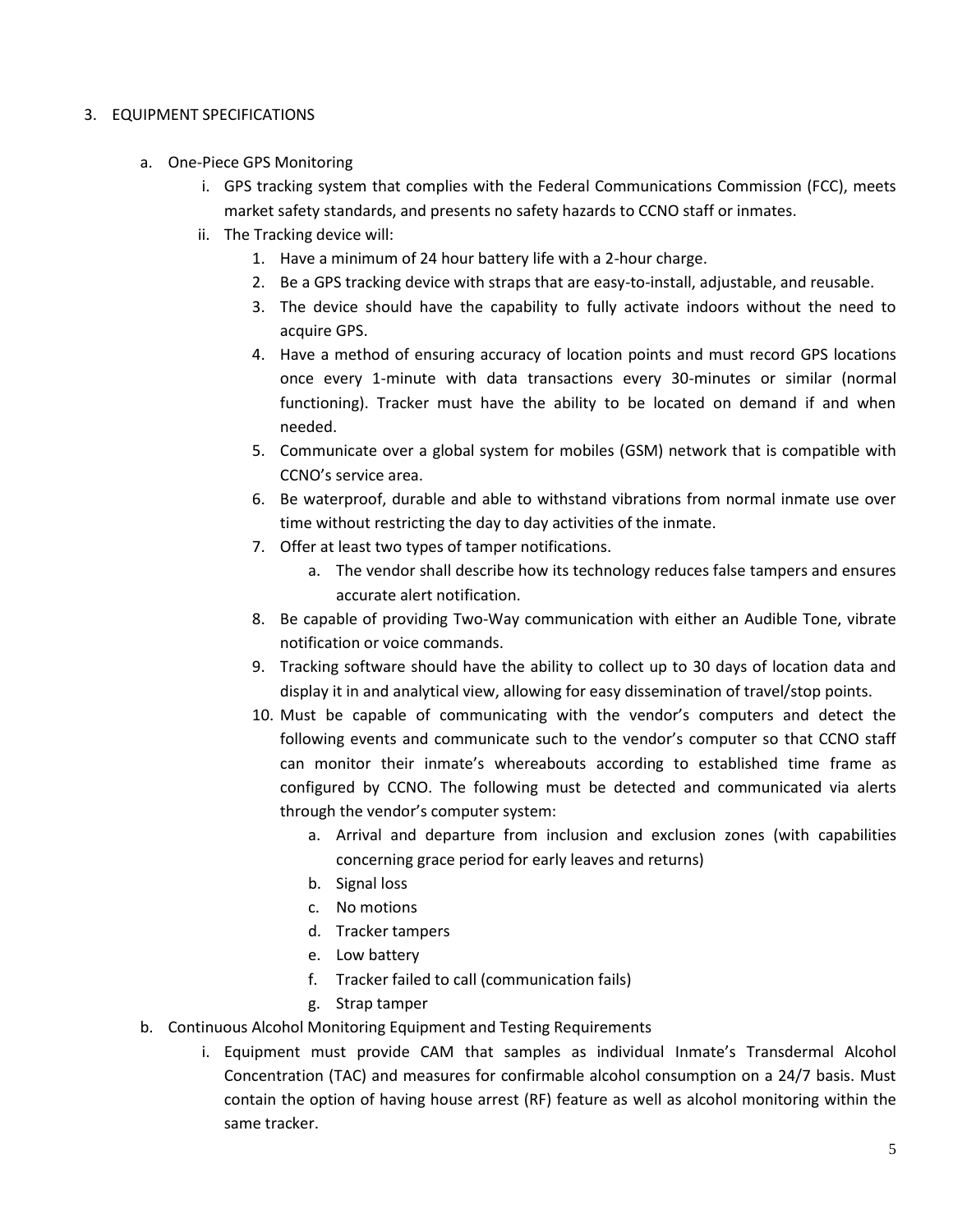- 1. The equipment must be able to distinguish between ingested alcohol and environmental exposure to alcohol. Vendor to describe the manner in which the device performs this function.
- 2. The equipment shall monitor for ingested alcohol in the human body using courtvalidated transdermal testing technology. Vendor must be able to supply an expert witness on behalf of CCNO in the event that an inmate goes to court concerning a confirmed alcohol event.
- ii. Utilizes equipment that is lightweight, poses no health hazard and does not unduly restrict the activities of the Inmate at home or at work.
- iii. Equipment is at a minimum, shock, water and tamper-resistant.
- iv. The equipment shall have Ethernet, or Wireless connection capabilities and be able to communicate data over any Ethernet-enabled Internet of Wireless source.
- v. The vendor must perform TAC confirmation data analysis on all alcohol and tamper events prior to notification.
- vi. The equipment shall have the ability to determine equipment proximity to the body of the Inmate being monitored, including detection of obstructions and changes in body temperature.
- vii. The equipment must utilize a commercially available and proven fuel cell technology that tests a controlled sample of perspiration of the inmate.
- viii. The technology shall have single source admissibility, meaning the CAM device does not require CCNO staff to issue a secondary testing methodology to verify consumption on an alcohol alert.
- ix. The brand and type of equipment shall have a documented history of its monitoring results being admissible in a court of law. A list of evidentiary level hearings that the proposed product has been upheld in should be provided.
- x. Vendor must have three years' experience demonstrating the ability to provide CAM equipment and monitoring services to the criminal justice marketplace.
- xi. The device shall have the ability to perform optional RF home curfew monitoring in addition to continuous alcohol monitoring when needed.
- xii. The following continuous alcohol monitoring alerts must be available and CCNO staffed notified of the following via email and text messages:
	- 1. Alcohol threshold exceeds
	- 2. Did not enter/unauthorized leave
	- 3. Any equipment communication problems (i.e. missed calls)
	- 4. Receiver case tamper
	- 5. Receiver low battery
	- 6. Power loss/power restore
	- 7. Any blocking/skin resistance tampers
	- 8. Strap tamper/tamper reset
- c. Remote Breath Alcohol Monitoring Equipment and Testing Requirements
	- i. Vendor shall provide a remote BAM product that provides the ability to conduct unsupervised periodic breath alcohol testing on inmates.
	- ii. Device must:
		- 1. Be handheld and provide mobile cellular communication capabilities meaning it must work both in the inmates' home and away from the inmate's home in remote locations.
		- 2. Provide a picture of the inmate with each test performed and a GPS location point when picture is taken with test results.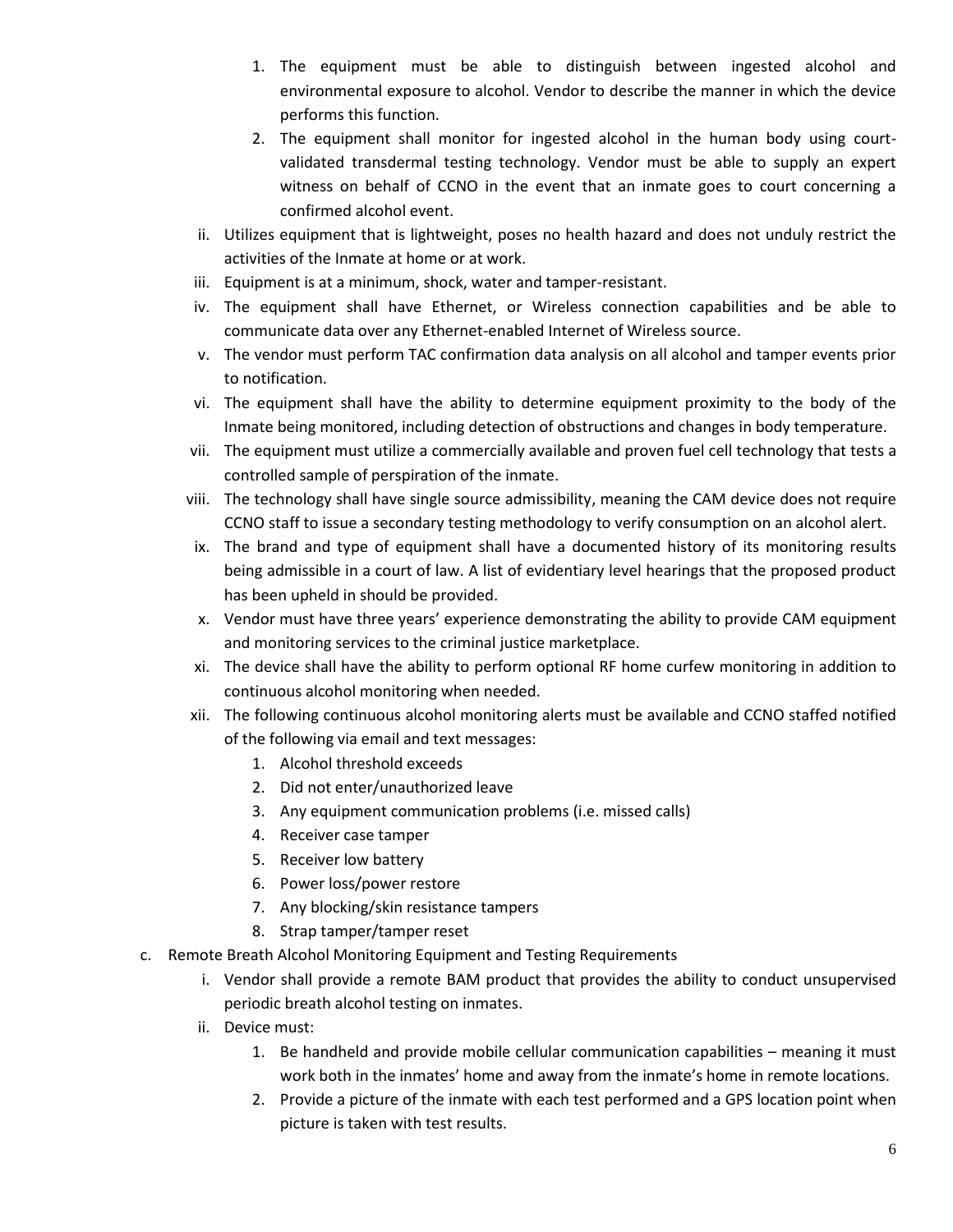- 3. Device must onboard memory to store client's test schedule.
- 4. Have the ability to store tests results when in poor or no cell coverage and have the ability to forward those results when coverage is regained. Please describe the devices ability to store and forwards results, as well as its storage capacity.
- 5. Have at least 24 hours of battery life when in use. Please describe the device's battery life under normal conditions.
- 6. Be easy for inmates to recharge daily with standard AC wall outlets.
- 7. The device must have automated identification facial recognition. Please describe the method in which device confirms inmate identity with each test.
- 8. Device also provides a GPS location when the inmate misses or refuses to take a test, as well as when a test is provided.
- 9. Be able to provide secondary location if satellite GPS in unavailable, such as cell tower triangulation.
- 10. CCNO Staff should be able to locate the device via GPS in the event the unit is lost. Please describe how the CCNO would be able to locate a missing device.
- iii. Testing and Notification Requirements:
	- 1. The device should allow for four or more breath tests per day to be scheduled by CCNO staff.
	- 2. Test should have the ability to be scheduled at fixed, random and on-demand intervals.
	- 3. Device should also have on-device schedule storage in order to wake up and prompt the inmate when it is time to test.
	- 4. Device should provide text message reminders to the inmate's personal cell phone.
	- 5. Notification on the device should be both audible and visible on the device itself. Please describe how your device notifies the inmate when it is time to test.
	- 6. The remote breath alcohol monitor must notify staff of the following issues/alerts:
		- a. Master photo section required
		- b. Missed alcohol test result
		- c. Late compliant test result
		- d. Photo verification declined
		- e. Positive follow-up alcohol test result above .02 after missed test
		- f. Positive follow-up alcohol retest result
		- g. Positive follow-up alcohol test result higher that .02 retest required
		- h. Cell signal lost/acquired
- d. Monitoring Software
	- i. Vendor will provide a centralized and controlled data center to CCNO with secure 24/7/365 access to a single web based platform for monitoring all equipment devices. Secured user name and password access will be given the approved CCNO staff. Software will provide CCNO at-aglance viewing of all inmates under supervision across all of the equipment usage.
	- ii. Software provides analysis of and notifications to CCNO staff of alcohol readings, tamper alerts, communication failures, equipment issues, equipment maintenance needs, and/or equipment malfunctions of any kind.
	- iii. The software will be able to search active and inactive inmates. Inmate data must be archived for a period of five years for adult and the State of Ohio standard concerning minors from the time is enrolled in the system.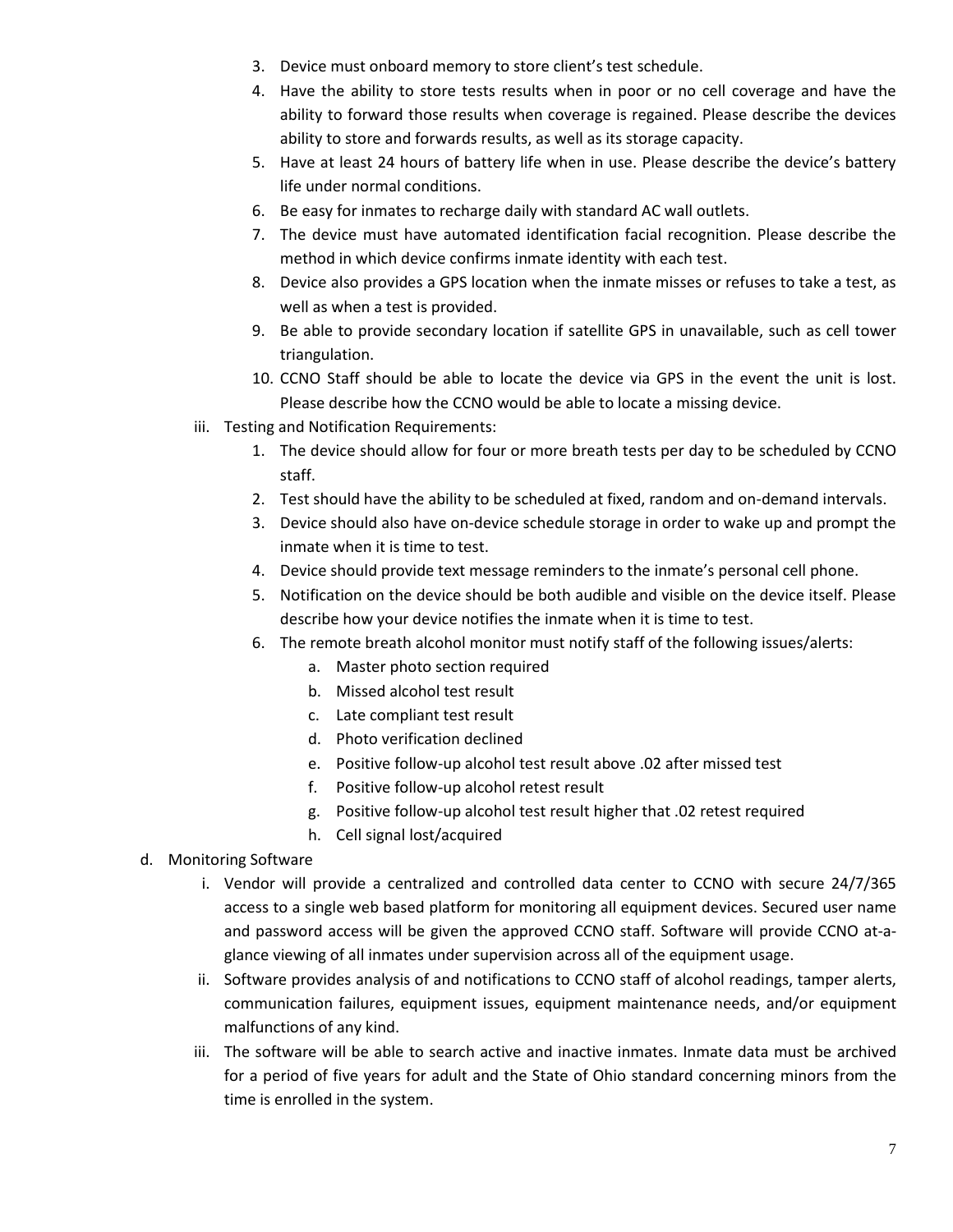- iv. Software will provide CCNO access to mapping of all GPS inmates and provide custom reports for alert status.
- v. Is capable of viewing all inmate locations statuses and any violations or alerts that are generated across all monitoring types.
- vi. Allow notifications to be sent via email, text message and/or facsimile. Must have progression notification capability for alerts that generate from one CCNO staff to another if alert is not addressed and closed out within program time guidelines.
- vii. The web-based database must be accessible and functional via desk-top computers, laptops, tablets, and cell phones. Software shall have ability to close and address alerts via cellphones.
- viii. Software will generate reports for equipment inventory usage, calibration due dates, alcohol graphs and reports as well as summaries of actions taken by CCNO staff throughout the course of their supervision monitoring of the inmates and other data-related reports as needed by CCNO.
- ix. Vendor shall have a disaster recovery solution that shall minimize disruption of services and protect CCNO's data and records in the event the vendor's data center becomes inoperable or loses power.
- e. Customer Support and Training
	- i. Provide a dedicated account representative to assist CCNO staff.
	- ii. Provide support functions and have customer/technical support available 24/7/365.
	- iii. Provide toll free access to customer support/monitoring center.
	- iv. Detail how to generate and interpret data/monitoring reports.
	- v. Provide materials and brochures on the use of the equipment and system.
	- vi. Provide initial start-up training until CCNO staff is proficient with the software and equipment.
	- vii. Provide on-going and supplemental training offerings either on-site or via web-based programs at a minimum of once per year (if requested) after the initial start-up training offerings or on an as needed basis. Based on any significant changes to the Vendor's provided equipment, technology and/or on-going training would be new hires of CCNO.

# 4. EVALUATION SCORING CRITERIA AND DEOMONSTRATIONS

- a. Experience and expertise of the vendor number of years in business
- b. References
- c. Ability to follow RFP requirements
- d. Overall cost for the equipment and services
- e. Hardware/Software/Data Center
- f. Service/Support/Training. If determined to be needed, the top two scoring proposals will be asked to conduct a demonstration on their products and software. This would include a mock setup of an actual person getting entered in the system and placing/hooking that person up to equipment.

# 5. PROJECT MISCELLANEOUS CONSIDERATIONS

- a. Any agreement resulting from the acceptance of a proposal shall be on forms approved by the CCNO.
- b. The CCNO reserves the right, in its sole discretion, to reject or modify any agreement that does not conform to the request for proposal or Facility requirements.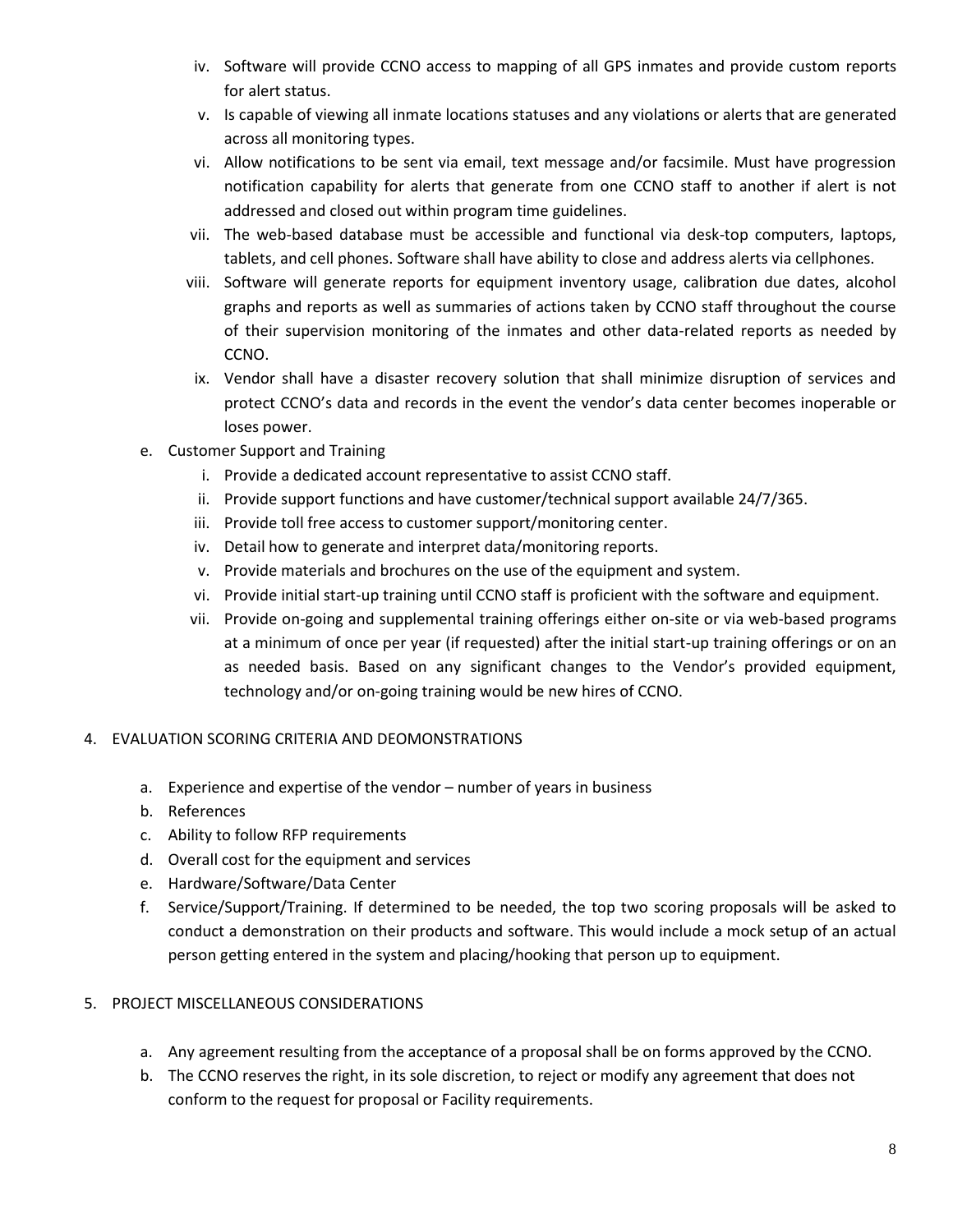#### 6. PROJECT COST PROPOSAL

- a. Cost Proposals shall be submitted on the PROJECT COST PROPOSAL FORM ATTACHMENT A.
- b. Each proposal should be accompanied by a security bond issued by a surety company authorized to do business in Ohio, a certified check, a cashiers check, or a money order drawn upon a solvent bank or savings and loan association, payable to the CCNO, in the sum of 10% of the proposed equipment price bid amount, and conditioned that if the proposal is accepted a contract shall be executed in conformity to the invitation and proposal.

### 7. PROJECT GENERAL CONDITIONS

- a. The process to be used in the selection of this firm is described in detail in Section 4 Evaluating and Scoring Criteria and Demos. In summary, the responses to the RFP will be evaluated by CCNO personnel that understand the required services associated with project.
- b. All respondents accept the conditions of this RFP, including, but not limited to, the following:
	- i. All submittals shall become the property of the CCNO and will not be returned.
	- ii. Late submittals (as deemed by CCNO time keeping) shall not be evaluated.
	- iii. Any restriction as to the use of submitted materials must be clearly indicated as proprietary. The requested limitation or prohibition of use or release shall be identified in writing as an exception on a separate sheet. Blanket claims of proprietary submittals will not be honored. Fee proposals shall be considered proprietary.
	- iv. The CCNO reserves the right to reject any or all proposals on the basis of being unresponsive to the RFP or for failure to disclose requested information.
	- v. The CCNO shall not be liable for any costs incurred by respondents in the preparation of submittals and proposals nor in costs related to any element of the selection and contract negotiation process.
	- vi. All submittals must be in a sealed envelope with the Company Name, RFP Name and Number identified on the front of the envelope.
- c. Submittals from respondents must comply with, but not be limited to, the following:
	- i. The items identified within the evaluation criteria (Section 4)
	- ii. Submission of two (2) complete copies of all material.
	- iii. Response to all items shall be complete.
	- iv. All references shall be current and relevant.
	- v. Modifications or changes to the Cost Proposal Form are prohibited without including a thorough explanation of any exceptions, modifications or changes.
	- vi. The CCNO retains the right to waive any minor irregularity or requirement should it be judged to be in the best interest of the CCNO.

#### 8. METHOD OF AWARD

a. The award will be made to that bidder whose proposal is determined to be professionally and technically complete and who is the lowest and best bidder. The selection process may, however, include a request for additional information and/or an oral presentation to support the written proposal. The CCNO reserves the right to award this contract, not necessarily to the bidder with the lowest price, but to the bidder who demonstrates the best ability to fulfill the requirements of the RFP.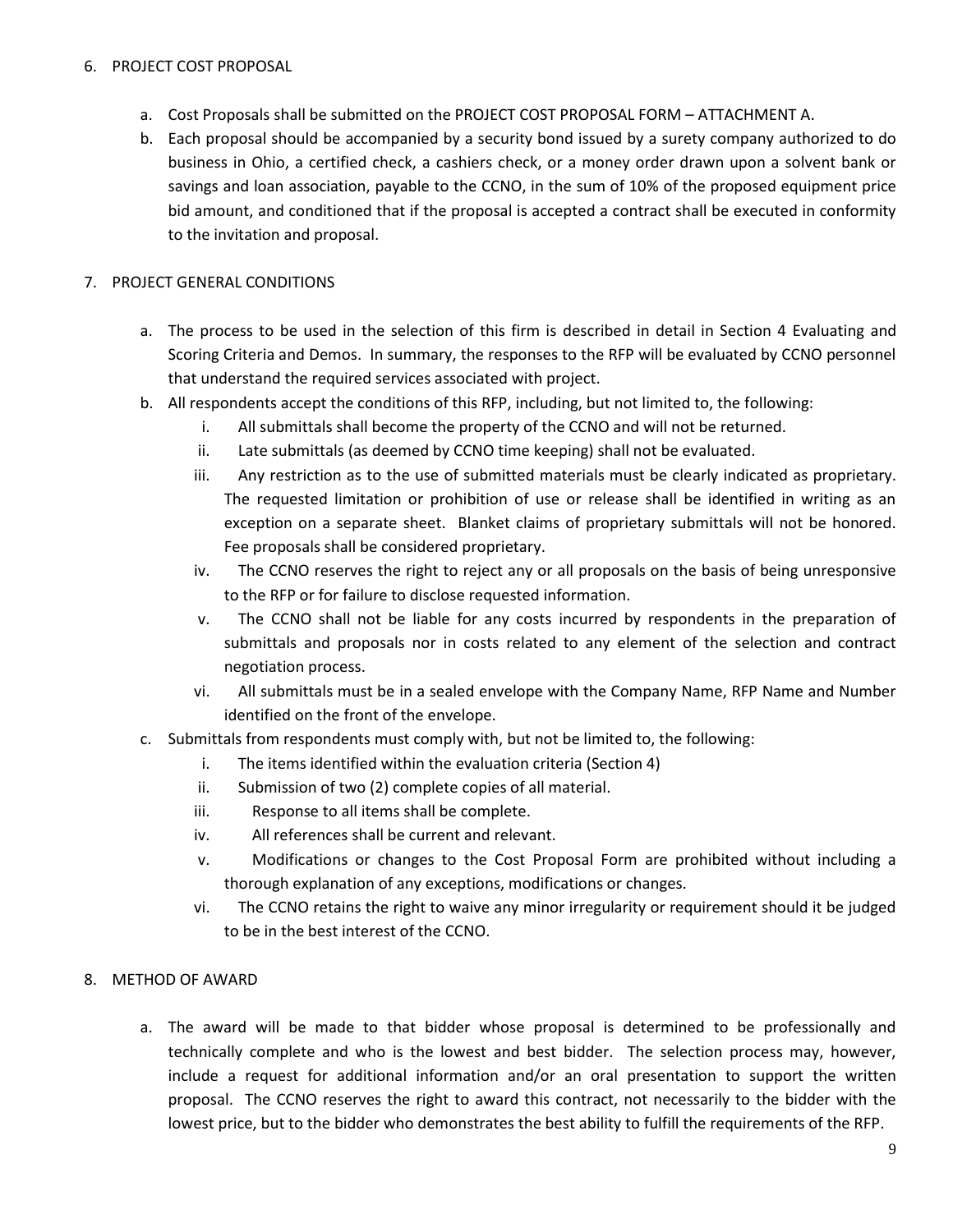- b. The Vendor shall commence work only after the execution and transmittal of a fully executed contract to be drafted by the CCNO's legal counsel and after receiving written notification to proceed from the CCNO. The Vendor will perform all services indicated in the proposal in compliance with the negotiated contract.
- c. Bidders whose proposals do not meet the mandatory requirements will be considered non-compliant. After the evaluation of the proposals and the selection of the successful bidder, bid responses will be presented to the CCNO Board at the next regularly scheduled meeting for acceptance and approval. Once approved, all bidders will be notified of the selected firm and bid bonds will be returned.
- d. The laws of Ohio require that at the conclusion of the selection process, the contents of all proposals be placed in the public domain and be open to inspection by interested parties. Trade secrets or proprietary information that is recognized as such and protected by law may be withheld if clearly identified as such in the proposal.

# 9. LIABILITY AND IDEMNIFICATION

- a. The Vendor will indemnify, defend and hold harmless the CCNO and its trustees, members, employees, directors, officers, agents and representatives against all claims and actions based upon, or arising out of, damage or injury to person or property caused or sustained by any person or persons as a result of any act of omission of the Contractor or its officers, directors, employees, agents or representatives or any breach of the contract.
- b. The Vendor shall give full attention to the faithful execution of the contract, shall keep the contract under his control and shall not, by power of attorney or otherwise, assign any of the rights or duties arising under the contract to any other party whether voluntarily, by operation of law or otherwise.
- c. The Vendor must carry liability insurance in the amount of \$2,000,000.00 per occurrence and \$10,000,000.00 in aggregate. A copy of the certificate of insurance must be maintained on file at the office of the Corrections Commission during the terms of the agreement. The terms of the insurance policy must be acceptable in form and substance to the CCNO and show the Corrections Commission an additional insured with the Contractor.

# 10. MISCELLANEOUS PROVISIONS

- a. Governing Law. The Contract will be governed by the law of the State of Ohio.
	- i. Any future disputes over this Agreement will be heard in a Court of competent jurisdiction in Williams County, Ohio.
- b. Successors and Assignment.
	- i. Binding Effect. The CCNO and the Vendor each will bind itself and its successors, assigns and legal representatives to the other party.
	- ii. Assignment by Vendor. The Vendor will not assign the contract in whole or in part, including but not limited to any monies due or to become due to the Vendor under the Contract.
	- iii. Assignment of Owner. The CCNO may assign the contract.
- c. Written Notice
	- i. Notice to Vendor. Written notice under the contract shall be deemed to have been duly served on the Vendor if delivered in person to any principal, agent, or employee of the Vendor, or if sent by registered, certified, or overnight mail, or by nationally recognized courier to the last business address known to the CCNO. Notice shall be deemed to be given or received on the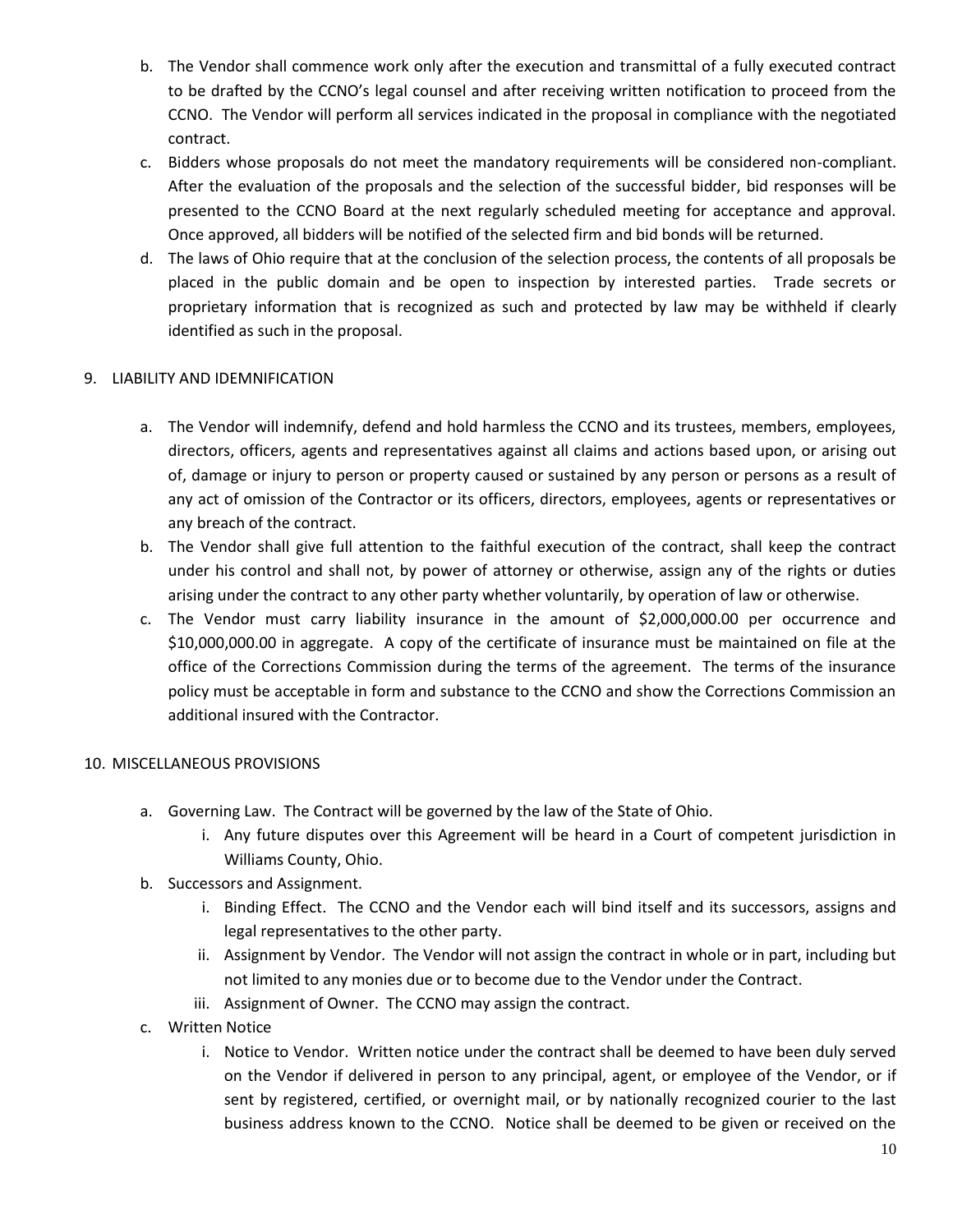earlier of two (2) days after the date of mailing or, one (1) day after delivery to the overnight courier, or when actually received.

ii. Notice to Owner. Written notices under the contract shall be deemed to have been duly served on the CCNO if delivered in person to the Executive Director of the CCNO or if sent by registered or certified mail to the Executive Director of the CCNO at the Corrections Center. Notice shall be deemed to be given only upon actual receipt.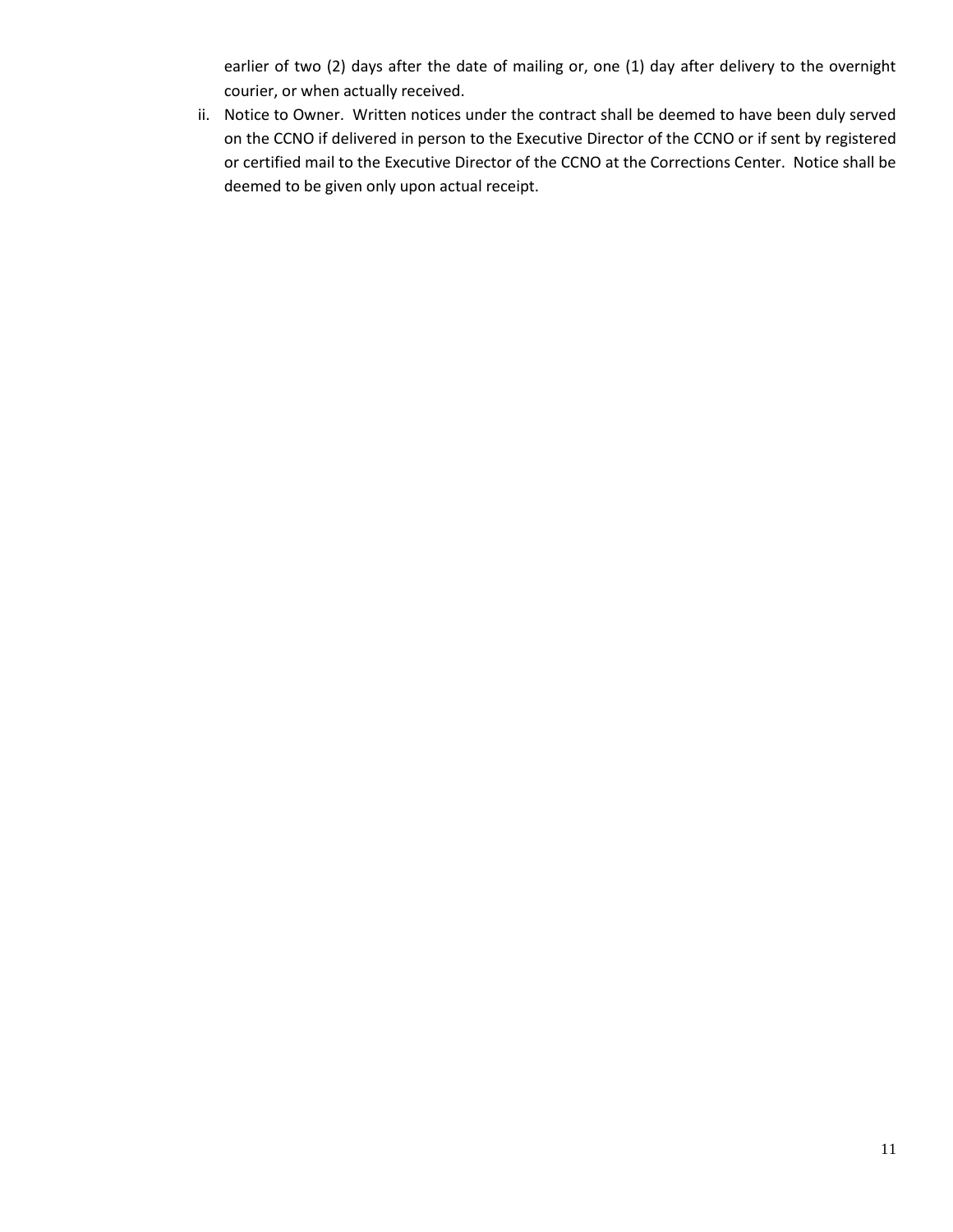### General Conditions

- 1. The previously stated specifications are a general guide to the Electronic Monitoring as requested.
- 2. Proposals shall be submitted in a sealed envelope with the following clearly marked on the outside of the envelope: **RFP # 2022-002 – Electronic Monitoring.** Envelopes shall contain the legal name of the bidder, and a statement that the bidder is a sole proprietor, a partnership, a corporation, or other legal entity. The proposal shall be signed by the person or persons legally authorized to bind the bidder to a contract.
- 3. Prior to 2:00 p.m. on July 7, 2022, each bid upon submission must be stamped for the time and date received and placed in the safe. The safe is located in the Fiscal Department – Administrative Offices at the CCNO facility.
- 4. Each proposal shall be accompanied by a bond issued by a surety company authorized to do business in Ohio, a certified check, a cashiers check, or a money order drawn upon a solvent bank or savings & loan association, payable to the Corrections Commission of Northwest Ohio, in the sum of 10% of the total amount of the bid and conditioned that if the proposal is accepted a contract shall be executed in conformity to the invitation and proposal.
- 5. The CCNO intends to award the contract to the lowest and best bidder. The CCNO retains the right to award the contract not necessarily to the bidder with the lowest price but to the bidder who demonstrates the best ability to fulfill the requirements of the proposal and whose proposal is determined to be professionally and technically complete.
- 6. The CCNO reserves the right to reject any and all proposals, to waive any informality in the proposals received, and to accept any proposal or combination of proposals which is deemed most favorable to the CCNO at the time and under the conditions stipulated.
- 7. If, after award of contract, the bidder fails to execute a proper contract, the amount of that bidder's bid security (i.e. the bond, check or money order) shall be forfeited to the CCNO as stipulated for liquidated damages.
- 8. The bid security will be returned to unsuccessful bidders when the contract is awarded by the CCNO or the CCNO rejects all bids. The bid security of the successful bidder will be returned upon the filing of the required performance and payment bond.
- 9. Upon award of the bid, a performance bond in the full amount of the bid price is required.
- 10. The CCNO is a governmental entity and, therefore, tax exempt. A current Tax Exemption Form will be provided to the bidder upon execution of a contract.
- 11. The Bidder agrees to provide a statement certifying that their personal property taxes have been paid, in compliance with the Ohio Revised Code Section 5719-042 – Statement as to delinquent taxes. The Statement will be provided to the bidder prior to awarding the bid contract.
- 12. The Bidder agrees to provide a statement certifying their status as an Independent Contractor, in compliance with the Ohio Revised Code Section 3121.891, which specifies that employers and government entities in the state of Ohio are obligated to report to Ohio Department of Job and Family Services all employees who reside or work in the state of Ohio. The Statement will be provided to the bidder prior to awarding the bid contract.
- 13. Invoice payment terms will be within 30 days from date of completion and acceptance of the CCNO Electronic Monitoring and receipt of invoice from the vendor.
- 14. Questions regarding the specifications for said CCNO Electronic Monitoring should be directed in writing to Kelsey Goebel at Kelsey.goebel@noris.org.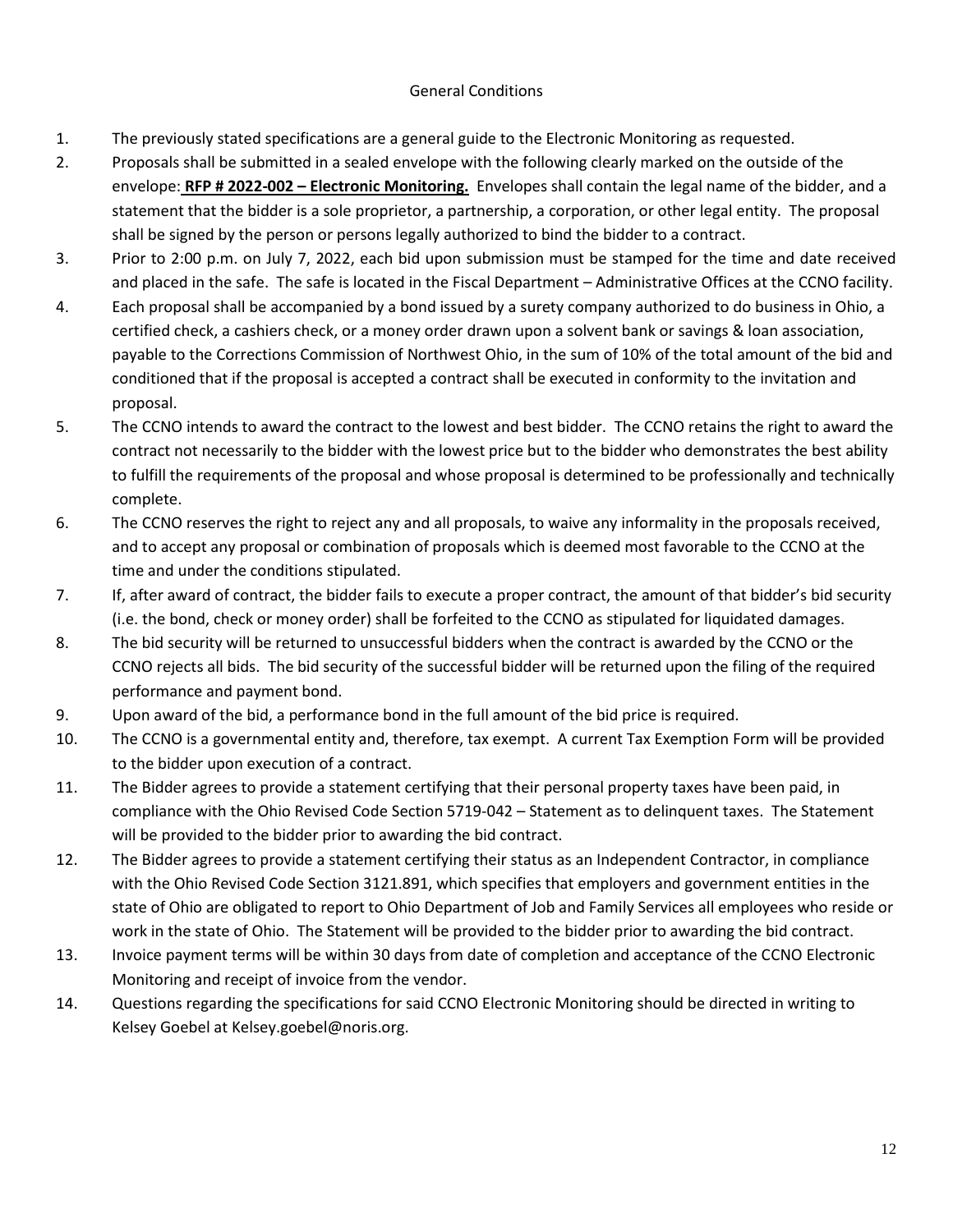# Attachment A Cost Proposal Form Electronic Monitoring

|                         | <b>Total Purchase</b> | Daily Rental | <b>Daily Monitoring</b> | Yearly               | Rental                 |
|-------------------------|-----------------------|--------------|-------------------------|----------------------|------------------------|
|                         | Price                 | Price        | <b>Fees</b>             | <b>Warranty Cost</b> | <b>Monitoring Fees</b> |
| 45 One Piece GPS Units  |                       |              |                         |                      |                        |
| $-Cellular$             |                       |              |                         |                      |                        |
|                         |                       |              |                         |                      |                        |
| 20 CAM Transmitters     |                       |              |                         |                      |                        |
| w/Home Bases - Cellular |                       |              |                         |                      |                        |
| 12 Remote BAM Units     |                       |              |                         |                      |                        |
|                         |                       |              |                         |                      |                        |
|                         | GPS                   | <b>CAM</b>   | <b>BMA</b>              | RE                   |                        |
|                         |                       |              |                         |                      |                        |
| Trade-In                |                       |              |                         |                      |                        |
| Value/Equivalent        |                       |              |                         |                      |                        |
| <b>Rental Spares</b>    |                       |              |                         |                      |                        |
|                         |                       |              |                         |                      |                        |
| Miscellaneous           |                       |              |                         |                      |                        |
| <b>Additional Costs</b> |                       |              |                         |                      |                        |

- Prices listed above are required to include all charges per unit.
- Bidder further agrees that if it is awarded the bid, then it shall enter into a contract in a timely fashion. If the bidder fails to execute a contract, then the among of the bid bond shall be forfeited.
- Bidder states that its bid is fair in all respects, that same has been made without fraud or collusion, and is made without any understanding or agreement with or conjunction with any other person, agency, company, or other entity, unless expressly identified herein.
- Bidder further states that it has attached the following hereto:
	- a. Bid bond, certified check or cashier's check in the amount of 10% of the proposed equipment price bid amount has been tendered as a guarantee that the bidder will, if awarded the bid, enter into a contract in a timely manner.
	- b. Exceptions to specifications, if any.
	- c. A brief narrative description of the monitoring service offered, whether owned, or owned or subcontracted for, its geographic location, and staffing.
	- d. A brief narrative description of the GPS capabilities of the system offered.